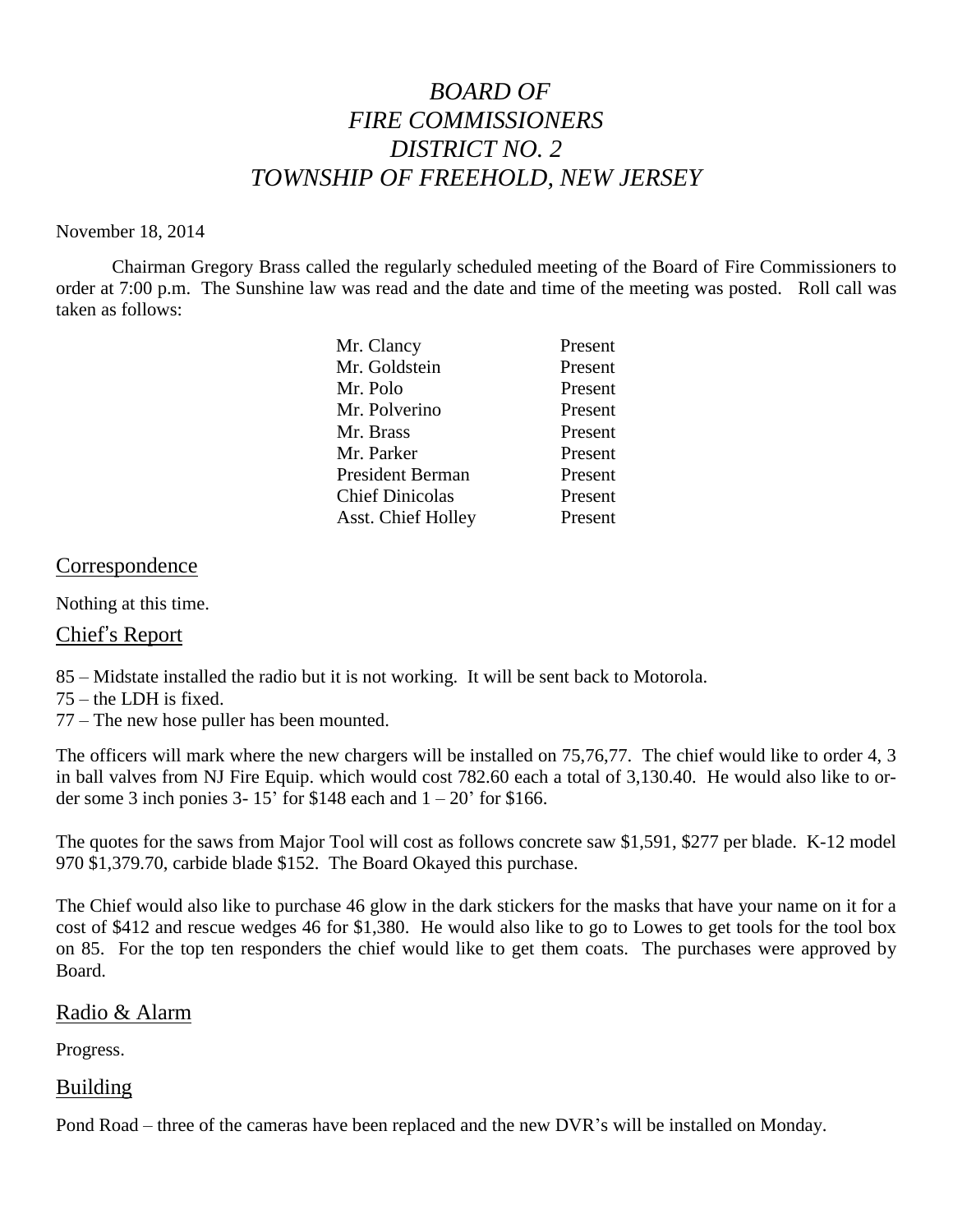## **Insurance**

75 – a check was received from the insurance company to have it fixed Mr. Goldstein will have the parts ordered so that it can be fixed.

## **Maintenance**

Good.

#### New Business

Nothing at this time.

#### **Old Business**

90 – The truck will be picked up by a representative from Sutphen to have the work done. UL will perform the third party testing, it will then be returned to u by Sutphen. The driver will have a letter stating that they are allowed to take the truck.

## Treasurer's Report

A check was received from VFIS on 11/14 in the amount of \$1,935.45 and deposited on the same day into the money market account.

Freehold Savings Bank

|                | Checking                   | 499.77         |
|----------------|----------------------------|----------------|
|                | <b>Money Market</b>        | 693, 104. 13   |
|                | CD                         | 626, 673.80    |
| Total assets:  |                            | \$1,320,277.70 |
| November Bills |                            |                |
| 9359           | <b>JCP &amp;L</b>          | 445.14         |
| 9360           | <b>Verizon Wireless</b>    | 791.12         |
| 9361           | NJ Natural Gas             | 65.35          |
| 9362           | <b>Staples</b>             | 115.15         |
| 9363           | Verizon                    | 482.41         |
| 9364           | Cablevision                | 259.09         |
| 9365           | Fire & Safety              | 8,492.32       |
| 9366           | Fire Commissioner Dist. 2  | 100.00         |
| 9367           | Corbin Elect               | 475.00         |
| 9368           | Greenblade                 | 558.44         |
| 9369           | Clean Air Co.              | 1,652.11       |
| 9370           | Cooper Elect.              | 671.22         |
| 9371           | US Grounds Maint. Corp.    | 487.59         |
| 9372           | <b>Access Health</b>       | 780.00         |
| 9373           | <b>Bacos Gourmet Pizza</b> | 603.18         |
| 9374           | <b>ESI</b>                 | 8,733.15       |
| 9375           | Bulex Inc.                 | 277.47         |
| 9376           | All Hands Fire & Equip     | 1,446.65       |
| 9377           | Masimo Americas Inc.       | 5,355.00       |